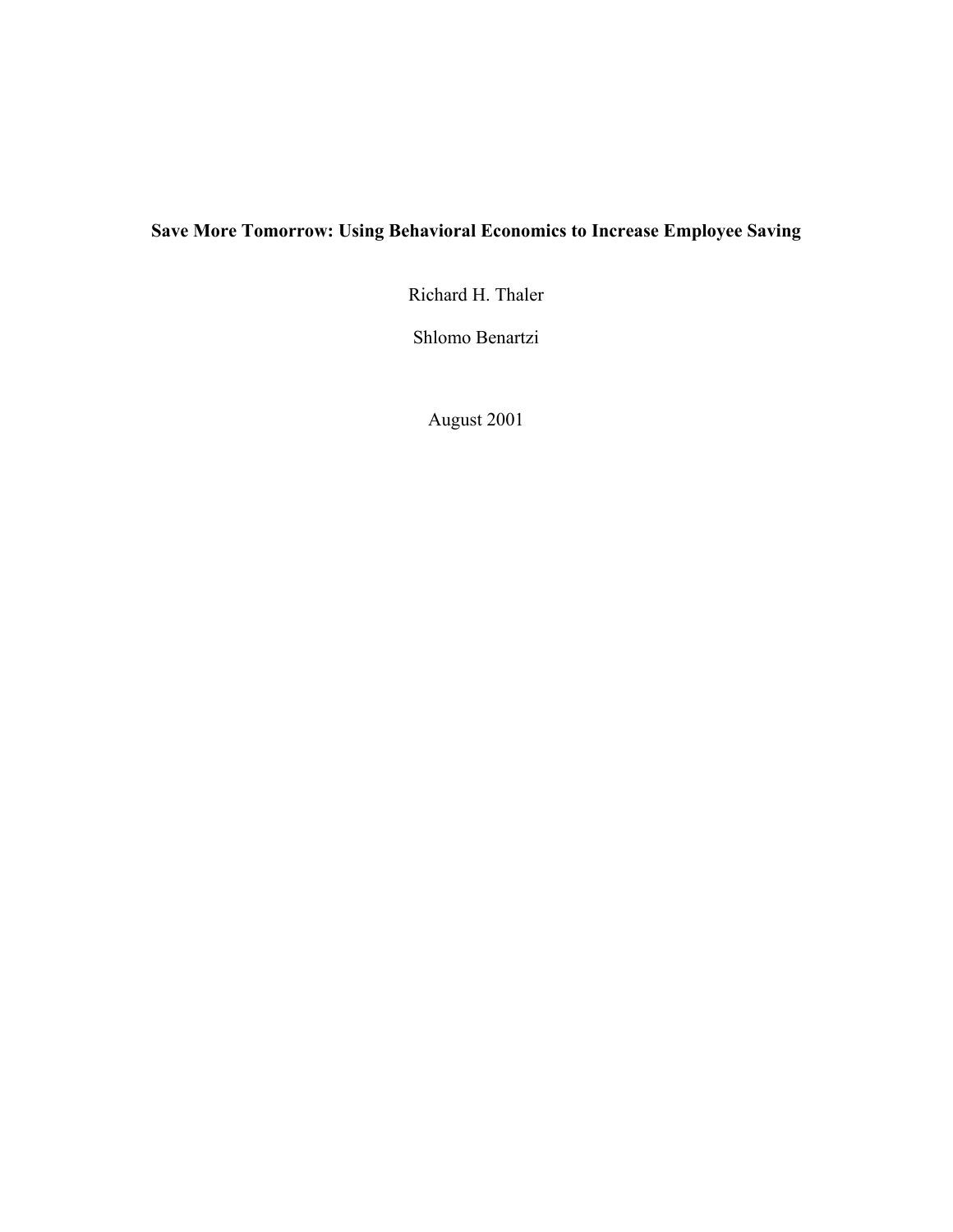#### **Save More Tomorrow: Using Behavioral Economics to Increase Employee Saving**

#### **Abstract**

As firms switch from defined benefit plans to defined contribution plans, employees bear more responsibility for making decisions about how much to save. The employees who fail to join the plan, or who participate at a very low level, appear to be saving at less than the predicted lifecycle savings rates. Behavioral explanations for this behavior stress bounded rationality and self-control and suggest that at least some of the low-saving households are making a mistake, and would welcome an aid to help their saving decision making. In this paper we propose such a prescriptive savings plan, called Save More Tomorrow (hereafter, the SMT plan). The essence of the plan is straightforward: people commit in advance to allocate a portion of their future salary increases toward retirement savings. We also report evidence on the first implementation of the SMT plan. Our key findings are the following: (1) Most people (78 percent) who were offered the SMT plan elected to use it; (2) virtually everyone (98 percent) who joined the plan remained in it through two pay raises, and the vast majority (80 percent) remained in it through the third pay raise; and (3) The average saving rates for SMT plan participants increased from 3.5 percent to 11.6 percent over the course of 28 months. The results suggest that behavioral economics can be used to design effective prescriptive programs for important economic decisions.

Richard H. Thaler\* Shlomo Benartzi\* University of Chicago The Anderson School at UCLA Graduate School of Business 110 Westwood Plaza 1101 E. 58th St. Los Angeles, CA 90095-1481 Chicago, IL 60637

 $\overline{a}$ 

TEL: (773) 702-5208 TEL: (310) 206-9939; FAX: (310) 825-3165 E-mail:  $\text{thaler}(\partial \text{gsb}.uchicago.edu)$  E-mail: shlomo.benartzi $\partial \text{g}$ anderson.ucla.edu

<span id="page-1-0"></span><sup>∗</sup> We are grateful to Brian Tarbox for implementing the Save More Tomorrow plan and for sharing with us the data. We are also grateful to Hewitt Associates and John Hancock for data and Financial Engines for access to their software. Thanks also to Ted O'Donoghue, David Laibson, Casey Mulligan, and Cass Sunstein for helpful comments.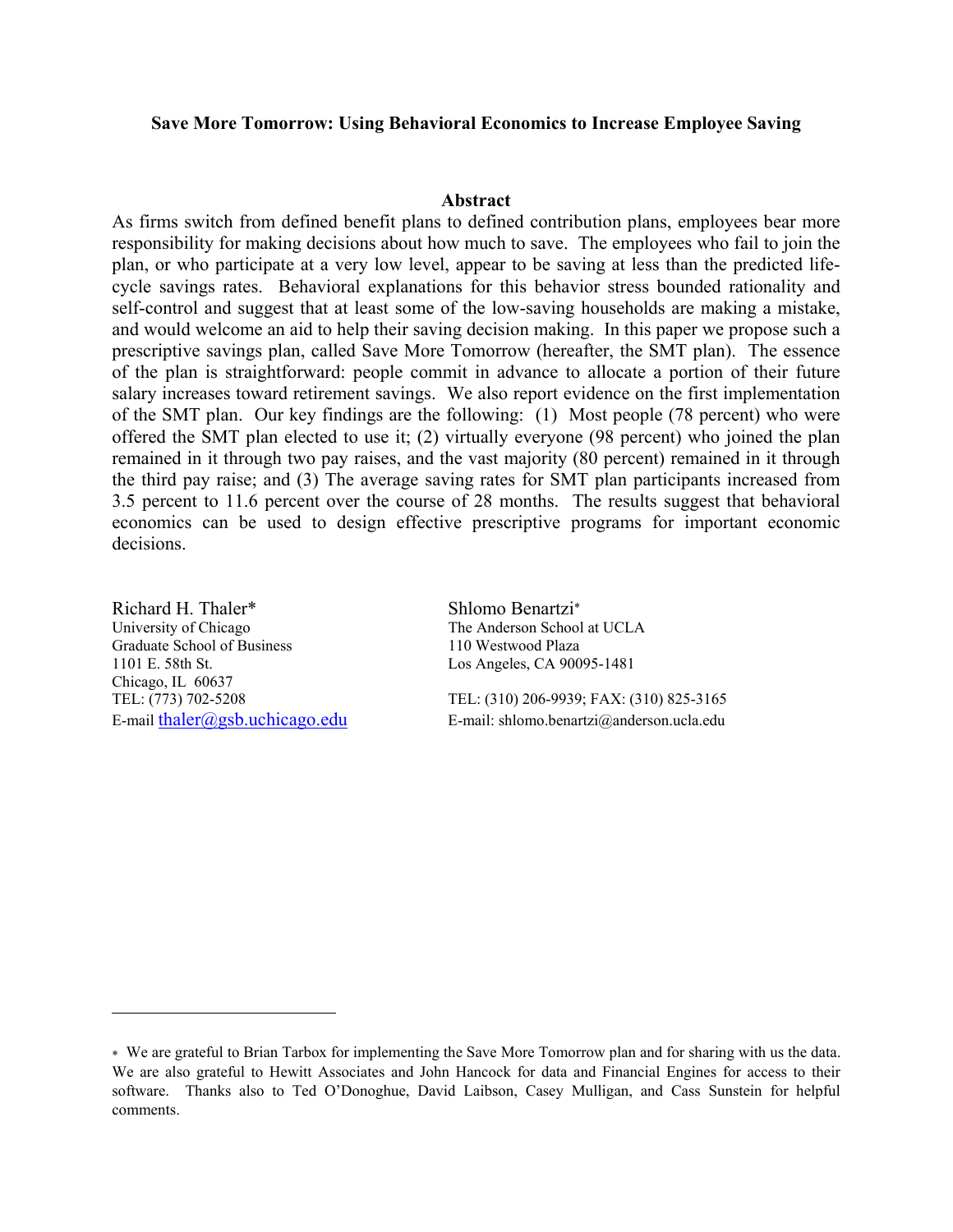#### **1. Introduction**

1

Economic theory generally assumes that people solve important problems as economists would. The life-cycle theory of saving is a good example. Households are assumed to want to smooth consumption over the life-cycle and are expected to solve the relevant optimization problem in each period before deciding how much to consume and how much to save. Actual household behavior might differ from this optimal plan for either of two reasons. First, the problem is a hard one, even for an economist, so households might fail to compute the correct saving rate. Second, even if the correct savings rate were known, households might lack the selfcontrol to delay current consumption in favor of future consumption (Thaler and Shefrin, 1981).

One fact that underscores the important role of self-control is that the typical American household accumulates retirement wealth primarily in three forms: social security, pensions, and home equity. Neither social security nor defined-benefit pension plans require willpower on the part of participants, and once a home is purchased, the monthly mortgage bill provides a useful discipline in building up equity.

Those Americans who have access to and make use of all three low-willpower savings techniques appear to be doing a decent job of saving for retirement. Gustman and Steinmeir (1998), using the 1992 Health and Retirement Survey of households with heads born between 1931 and 1941, find that households with pensions have what appear to be adequate income replacement rates. A majority of the pensions in their sample are of the defined-benefit (DB) variety, however, in which self-control plays no role. Over the past decade, there has been a rapid change toward defined-contribution (DC) plans that require employees to actively join and select their own savings rate. For those workers who are only eligible for a DC plan and elect not to join or to contribute a token amount, savings adequacy may be much lower. One hint at this comes from Gustman and Steinmeir's analysis of workers who do not have pensions. Their wealth and savings adequacy levels are substantially lower than those with pensions. Indeed, those workers with pensions are wealthier by approximately the value of their pension.[1](#page-2-0)

For whatever reason, some employees at firms that only offer defined-contribution plans contribute little or nothing to the plan. In this paper we take seriously the possibility that some of these low saving workers are making a mistake. By calling their low-saving behavior a mistake, we mean that they might characterize the action the same way, just as someone who is 100 pounds overweight might agree that he or she weighs too much. We then use principles from psychology and behavioral economics to devise a program to help people save more. The program is called Save More Tomorrow (SMT), and the basic idea is to give workers the option of committing themselves now to increase their savings rate later, each time they get a raise. We report data from one firm that has implemented the program.

<span id="page-2-0"></span><sup>1</sup> It is sometimes argued that this fact can be explained by selection effects (those workers with a "taste for savings" go to work for companies with more attractive pension benefits), but it is important not to push this argument too far. It is implausible that pension benefits are so salient that workers sort themselves to firms primarily on this feature. Many other features of a job determine its attractiveness, and potential employees must make tradeoffs. (To give one example, one of the authors of this paper is much more interested in collegiate athletics than the other, but he teaches at the University of Chicago, not UCLA!) Therefore, we should not expect underlying preferences and employment characteristics to be perfectly correlated on any single dimension.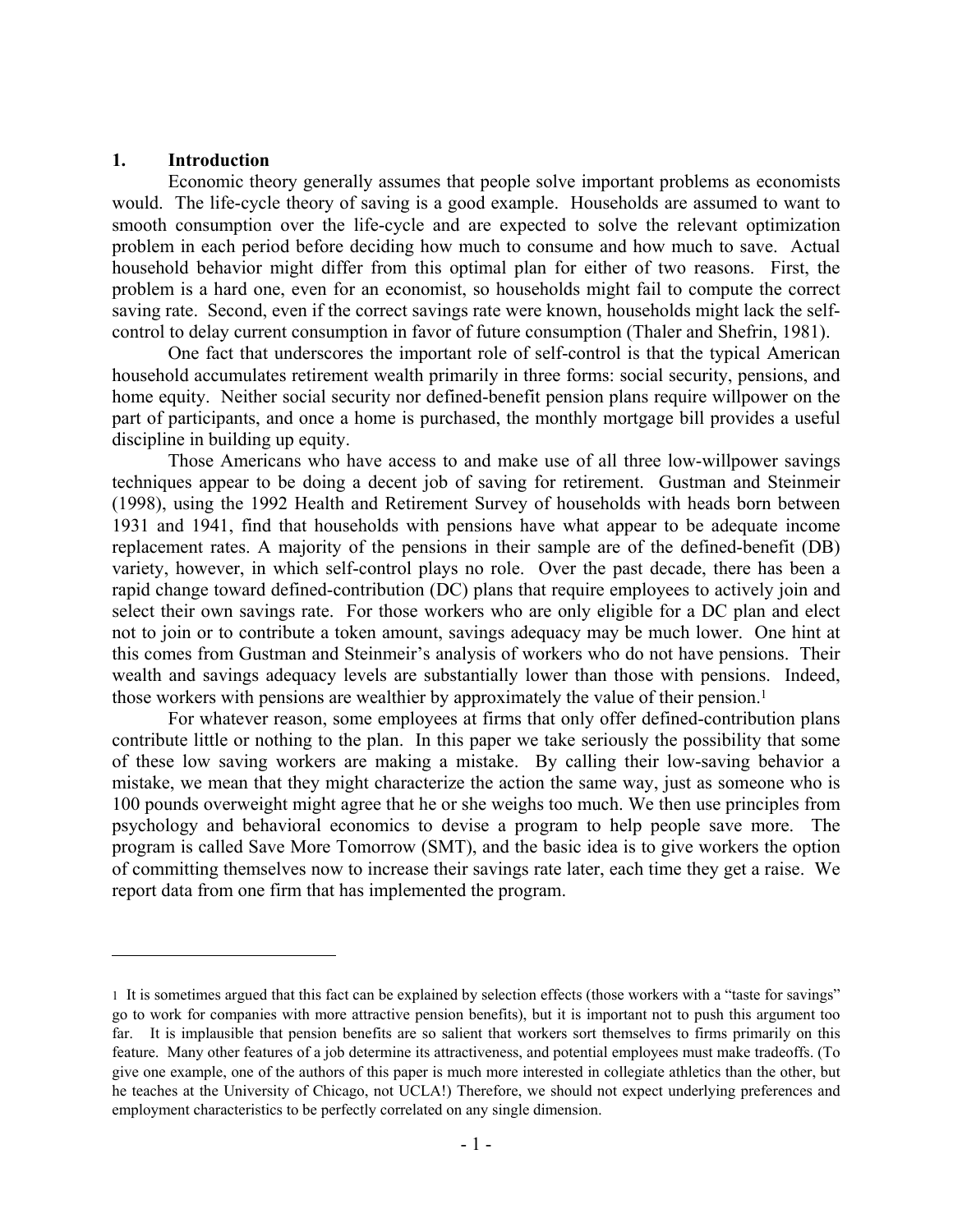We note that the null hypothesis predicted by the standard economic approach is that workers will have no interest in joining the SMT plan. If households are already choosing their optimal life-cycle savings rate, then they will not join a program that will commit them to periodic changes. In contrast, the behavioral economics prediction is that workers will find this program quite attractive and that it will significantly increase the savings rates of those who join the plan.

## **2. A Prescriptive Approach to Increasing Savings Rates**

1

Howard Raiffa (1982) suggested that economists and other social scientists could benefit from distinguishing three different kinds of analyses: normative, descriptive, and prescriptive. Normative theories characterize rational choice and are often derived by solving some kind of optimization problem. The life-cycle hypothesis is an example of a normative theory of saving since it is based on the solution to a lifetime consumption-smoothing problem. Descriptive theories simply model how people actually choose, often by stressing systematic departures from the normative theory. In the realm of savings behavior, Shefrin and Thaler (1988) offer the behavioral life-cycle hypothesis as a descriptive model of household savings in which selfcontrol and mental accounting play key roles. Finally, prescriptive theories are attempts to offer advice on how people can improve their decision making and get closer to the normative ideal. Prescriptions often have a second-best quality. For a golfer who hits a slice (in which the ball tails off to the right) when he would prefer to hit the ball straight, simple prescriptive advice might be to aim to the left. Better prescriptive advice would help the golfer hit the ball straight. This paper is an attempt at good prescriptive savings advice.

Before writing a prescription, one must know the symptoms of the disease being treated. Households may save less than the life-cycle rate for various reasons. First, determining the appropriate savings rate is difficult, even for someone with economics training. Since the switch from DB to DC savings plans is recent, there are not yet satisfactory heuristics that approximate a good solution to the problem. [2](#page-3-0) One obvious solution to this problem is financial education (Bernheim, Garrett, and Maki, 1997). Second, saving for retirement requires self-control. When surveyed about their low savings rates, many households report that they would like to save more but lack the willpower. For example, Choi, Laibson, Madrian and Metrick (2001) report that two-thirds of their sample of  $401(k)$  participants think their savings rate is "too low".<sup>3</sup> A third problem, closely related to self-control, is procrastination, the familiar tendency to postpone unpleasant tasks. In Choi et al's group of self-reported undersavers, 35 percent express an intention to increase their savings rate in the next few months, but 86 percent of these wellintended savers have made no changes to their plan four months later.

Self-control and procrastination used to be strange concepts to economists, but are now topics of growing interest by behavioral economics theorists (e.g., Laibson, 1997; O'Donoghue

<span id="page-3-0"></span><sup>2</sup> The most common heuristics in place appear to be to save the maximum allowed by law or to save the minimum necessary to receive the full "match" offered by the employer. Neither of these amounts were computed to be solutions to the life-cycle savings problem. In any case, the group our program is aimed at are not using either of these heuristics.

<span id="page-3-1"></span><sup>3</sup> Similarly, a 1997 survey by Public Agenda finds that 76 percent of respondents think they should be saving more for retirement. See Farkus and Johnson (1997) for details.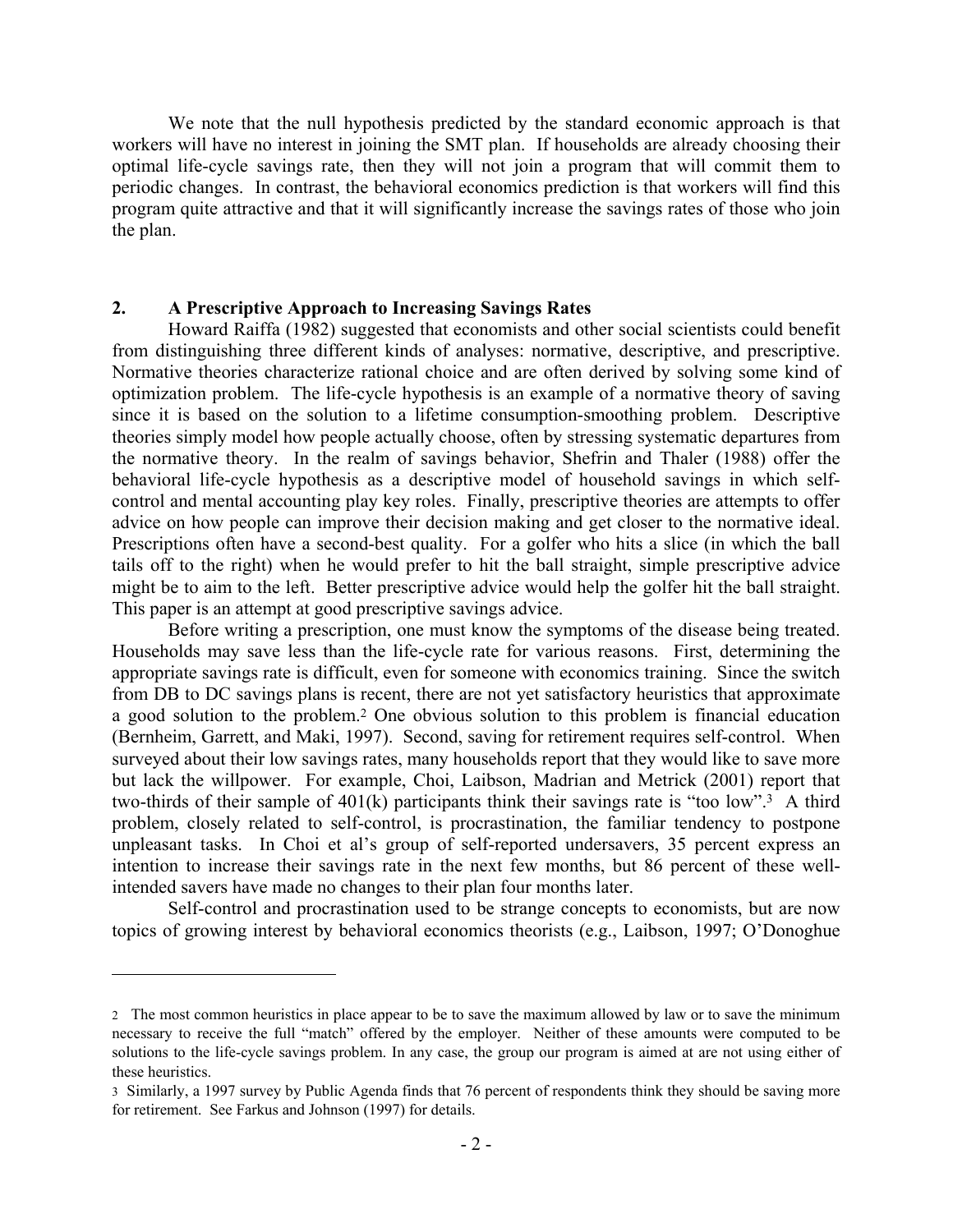and Rabin, 1999). Modern models of these problems use the concept of hyperbolic discounting (see Ainslie, 1975). Since Strotz's (1955) early paper, economists have known that intertemporal choices are only time consistent if agents discount exponentially using a discount rate that is constant over time. But there is considerable evidence that people display timeinconsistent behavior, specifically, weighing current and near-term consumption especially heavily. Consider a choice between two rewards, a small one at time *t* (*St*) and a big one at time  $t+1$  ( $B_{t+1}$ ). When *t* is far off, agents prefer  $B_{t+1}$ , as the difference in the value of the prizes exceeds the perceived costs of waiting. But as *t* approaches 0, the ratio of discounted values increases, causing people to switch their preferences.<sup>4</sup> Such present-biased preferences can be captured with models that employ hyperbolic discounting. These models come in two varieties: sophisticated and naïve. Sophisticated agents (modeled by Laibson) realize they have hyperbolic preferences and take steps to deal with the problem, whereas naïve agents fail to appreciate at least the extent of their problem (see O'Donaghue and Rabin, 1999, 2001). Actual behavior is likely best described by something between naiveté and sophistication.

Hyperbolic agents procrastinate because they (wrongly) think that whatever they will be doing later will not be as important as what they are doing now. The more naïve agents are, the more pronounces is the tendency to procrastinate. Procrastination, in turn, produces a strong tendency toward inertia or what Samuelson and Zeckhauser (1988) have dubbed status quo bias. Status quo bias is prevalent in the retirement saving domain. For example, Samuelson and Zeckhauser report on the behavior of the 1987 participants of TIAA-CREF, the large retirement plan that then catered to university employees. Their analysis reveals that the *median* number of changes in the asset allocation over the *lifetime* was zero! In other words, more than half the participants in TIAA-CREF reached retirement with the same asset allocation as the day they became eligible for the plan. Note that zero changes means that participants were electing a constant *flow* into the two funds then offered, TIAA, a bond fund, and CREF, a stock fund, and engaged in no rebalancing. Since stocks appreciated much more than bonds over this period, participants with a constant flow (such as 50-50, the most common allocation) ended up with a much larger share in stocks over time. A recent study by Ameriks and Zeldes (2000), using a ten-year panel of TIAA-CREF participants, finds a similar result. Nearly half of the participants made no changes to their plan over the ten-year period.<sup>[5](#page-4-1)</sup>

The importance of procrastination and status quo bias in the design of prescriptive savings plans is illustrated by the experience some firms have had with so-called automatic enrollment plans. In such plans, when employees first become eligible for the saving plan they are automatically enrolled unless they explicitly opt out. So, unlike the typical plan, in which the default is not to join, here the default is to join. Employees who take no action are typically enrolled at a modest saving rate (such as 3 percent) and a conservative investment strategy. Standard economic theory would predict that this change would have virtually no effect on saving behavior. The reduction in the costs of joining the plan (typically filling out a short form) are trivial compared with the potential benefits of the tax-free accumulation of wealth, and in some cases a "match" is provided by the employer, in which the employer typically contributes

1

<span id="page-4-0"></span><sup>4</sup> For evidence on hyperbolic discounting see Thaler (1981) and the papers in Loewenstein and Elster (1992).

<span id="page-4-1"></span><sup>5</sup> Choi, Laibson and Mettrick (2000) find somewhat more frequent trading in a sample of workers at two firms in 1998 and 1999, partly due to the ease of trading via the internet which was possible at both firms. However, this increase in trading may also be attributable to rapidly rising stock prices during this period, and the resulting excitement among individual investors.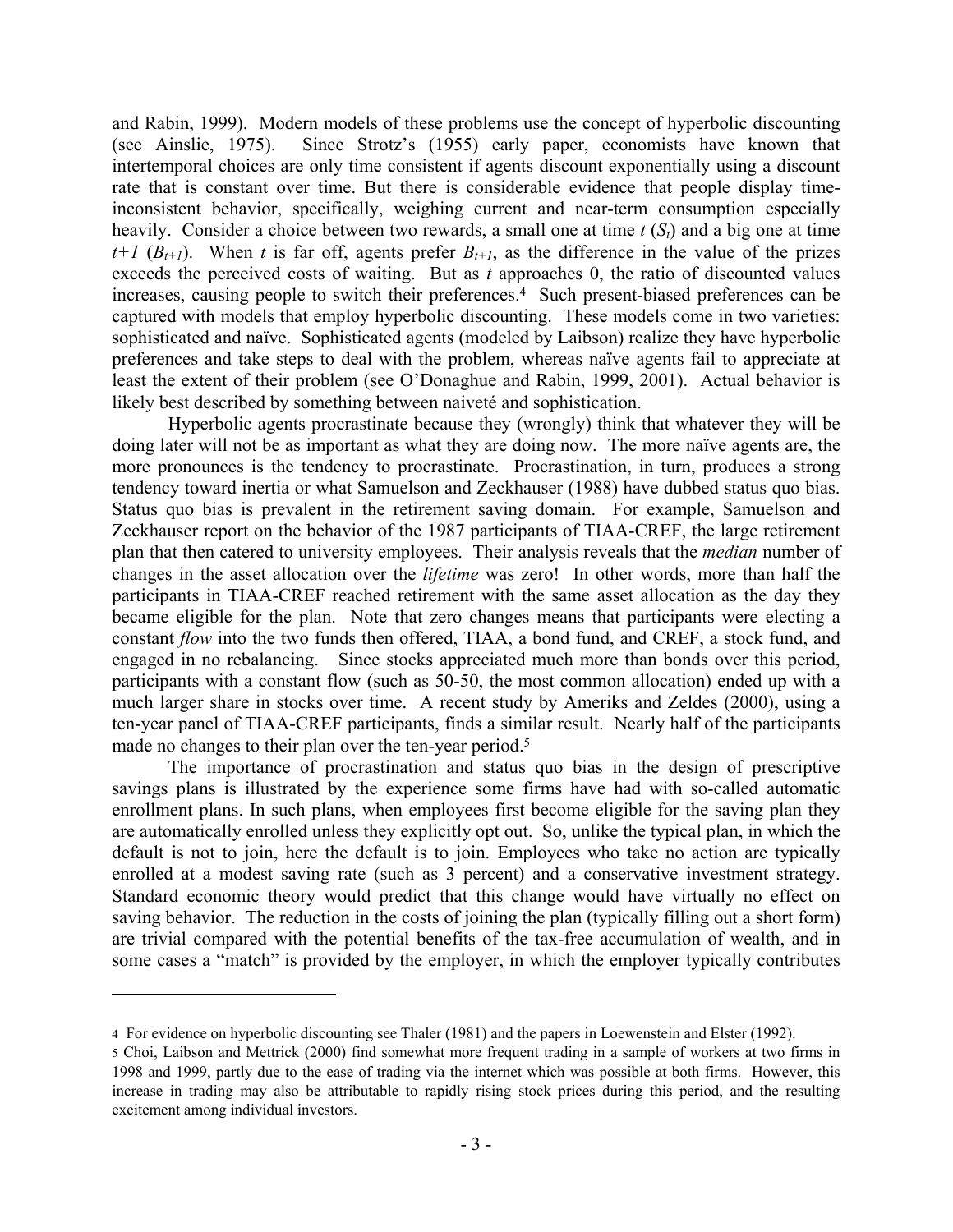50 cents to the plan for every dollar the employee contributes, up to some maximum. In contrast, if agents display procrastination and status quo bias, then automatic enrollment could be useful in increasing participation rates.

Consistent with the behavioral predictions, automatic enrollment plans have proven to be remarkably successful in increasing enrollments. In one plan studied by Madrian and Shea (1999), participation rates for newly eligible workers increased from 49 percent to 86 percent. Other plans have obtained participation rates over 90 percent. (Choi, Laibson, Madrian and Metrick, 2001b). But there is a down side to automatic enrollment. The very inertia that explains why automatic enrollment increases participation rates can also lower the saving rates of those who do participate. In the firm Madrian and Shea studied, the vast majority of new enrollees elected the default saving rate (3 percent), and Madrian and Shea's analysis shows that many of these employees would have elected a higher saving rate if left to their own devices. (Choi et al 2001b explore these issues in depth.) A goal of the SMT plan is to obtain some of the advantages of automatic enrollment while avoiding some of the disadvantages.

Based on our analysis of undersaving households in the previous section, some elements of a proposed solution are fairly obvious. The presence of bounded rationality suggests that the program should be simple, and should help people approximate the life-cycle saving rate if they are unable to do so themselves. Hyperbolic discounting implies that opportunities to save more in the future will be considered more attractive than those in the present. Procrastination and inertia suggest that once employees are enrolled in the program, they should remain in until they opt out.

The final behavioral factor that should be considered in designing a prescriptive savings plan is loss aversion, the empirically demonstrated tendency for people to weigh losses significantly more heavily than gains. Estimates of loss aversion typically hover around 2.0: losses hurt roughly twice as much as gains yield pleasure. These estimates come both from risky choice (Tversky and Kahneman, 1992) and from riskless choice (Kahneman, Knetsch, and Thaler, 1990).

Loss aversion affects savings because once households get used to a particular level of disposable income, they tend to view reductions in that level as a loss. Thus, households may be reluctant to increase their contributions to the savings plan because they do not want to experience this cut in take-home pay. Significantly, gains and losses appear to be experienced in nominal dollars. For example, in a study of perceptions of fairness (Kahneman, Knetch and Thaler, 1986), subjects were asked to judge the fairness of pay cuts and pay increases in a company located in a community with substantial unemployment. One group of subjects was told that there was no inflation in the community and was asked whether a 7 percent wage cut was "fair." A majority, 62 percent, judged the action to be unfair. Another group was told that there was 12 percent inflation and was asked to judge the perceived fairness of a 5 percent raise. Here, only 22 percent thought the action was unfair. Similar results suggesting this money illusion are reported by Shafir, Diamond and Tversky (1997). The combination of loss aversion and money illusion suggests that the time of pay increases may be a propitious time to try to get people to save more, since they are less likely to consider an increased contribution to the plan as a loss than at other times of year.

To summarize, for households that appear to be saving too little, the behavioral analysis stresses four factors that are important explanatory factors: bounded rationality, self-control, procrastination (which produces inertia), and nominal loss aversion. These households are not sure how much they should be saving, though they realize that it is probably more than they are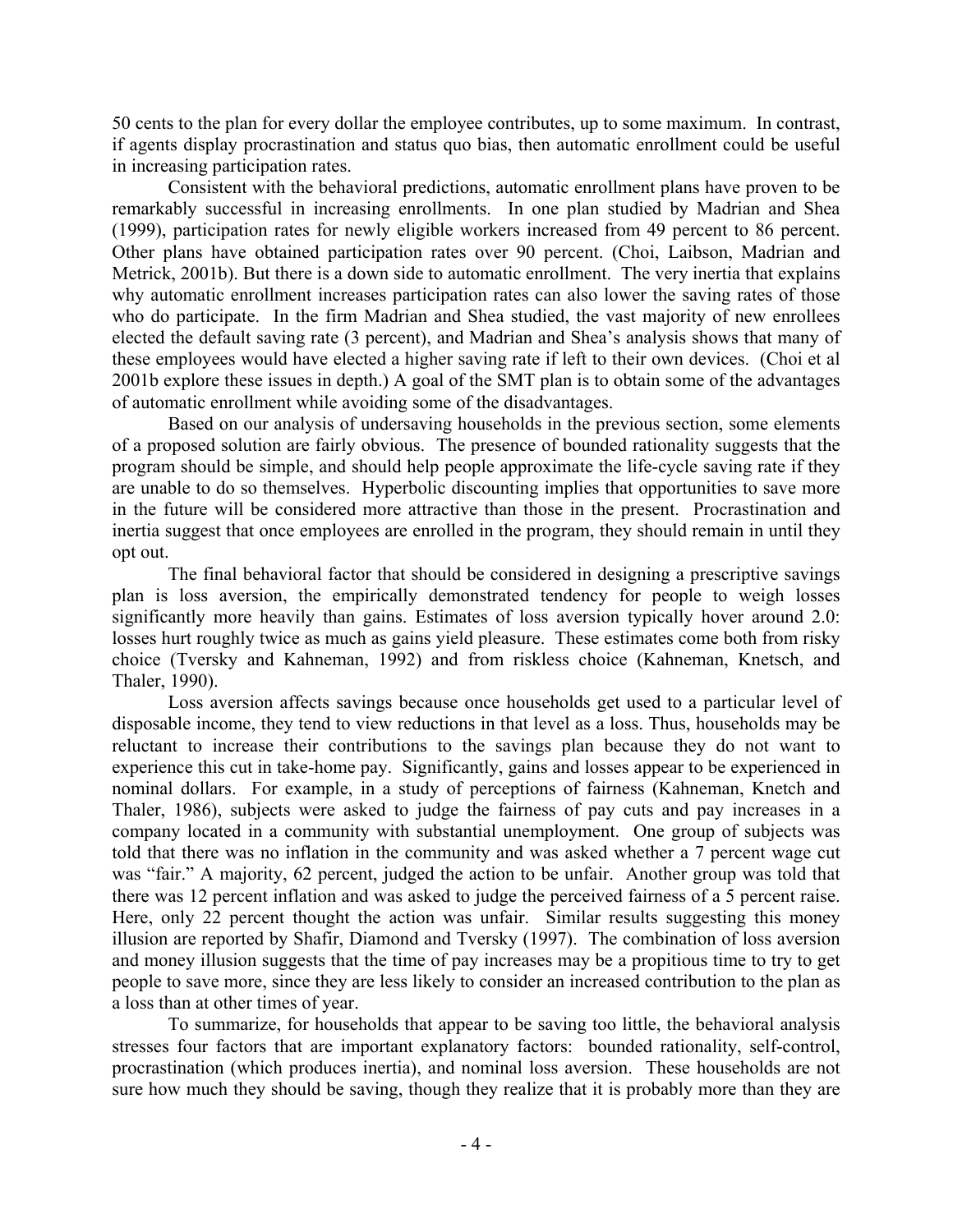doing now, but they procrastinate about saving more now, thinking they will get to it later. Our program to increase saving is aimed at this group.

## **3. The Save More Tomorrow Program**

Our goal was to design a program to help those employees who would like to save more but lack the willpower to act on this desire. Based on the principles discussed so far, we have proposed a program we call Save More Tomorrow (SMT). The plan has the following ingredients: First, employees are approached about increasing their contribution rates a considerable time before their scheduled pay increase. Because of hyperbolic discounting, the lag between the sign-up and the start-up date should be as long as feasible.<sup>6</sup> Second, if employees join, their contribution to the plan is increased beginning with the first paycheck after a raise. This feature mitigates the perceived loss aversion of a cut in take-home pay. Third, the contribution rate continues to increase on each scheduled raise until the contribution rate reaches a preset maximum. In this way, inertia and status quo bias work toward keeping people in the plan. Fourth, the employee can opt out of the plan at any time. Although we expect few employees to be unhappy with the plan, it is important that they can always opt out. Knowledge of this feature will also make employees more comfortable about joining.

The first implementation of the SMT plan took place in 1998 at a midsize manufacturing company.[7](#page-6-1) Prior to the adoption of the SMT plan, the company suffered from low participation rates as well as low saving rates. This was a concern for two reasons. First, since the company did not have a defined-benefit plan, management was concerned that some of the workers might not be saving enough to support themselves when they retired. Second, the company was being constrained by U.S. Department of Labor anti-discrimination rules that restrict the proportion of benefits that can be paid to the higher-paid employees in the firm. Since the lower paid workers were the ones who were typically saving little or nothing, the executives were not able to contribute the maximum normally allowed to their own plan.

We did not have control over the exact implementation of the SMT plan in this company. The company, with the help of an investment consultant, decided the specific details of how the plan would work, and their choices are somewhat idiosyncratic. Nevertheless, we think much can be learned from this company's experience. As other companies adopt the SMT plan, we will gain information on the relative merits of specific implementation decisions.

In an effort to increase the savings rates of the employees, the company hired an investment consultant and offered his services to every employee eligible for its retirement savings plan. Of the 315 eligible participants, all but 29 agreed to meet with the consultant and get his advice. Based on information that the employee provided, the consultant used commercial software to compute a desired saving rate, which can be thought of as an estimate of the appropriate life-cycle savings rate. The consultant also discussed with each employee how much of an increase in savings would be considered economically feasible. If the employee seemed very reluctant to increase his or her saving rate substantially, the consultant would

 $\overline{a}$ 

<span id="page-6-0"></span><sup>6</sup> The intuition here is the same as why requests to give a talk or write a chapter meet with more success when they are received many months ahead of time.

<span id="page-6-1"></span><sup>7</sup> The company prefers to remain anonymous.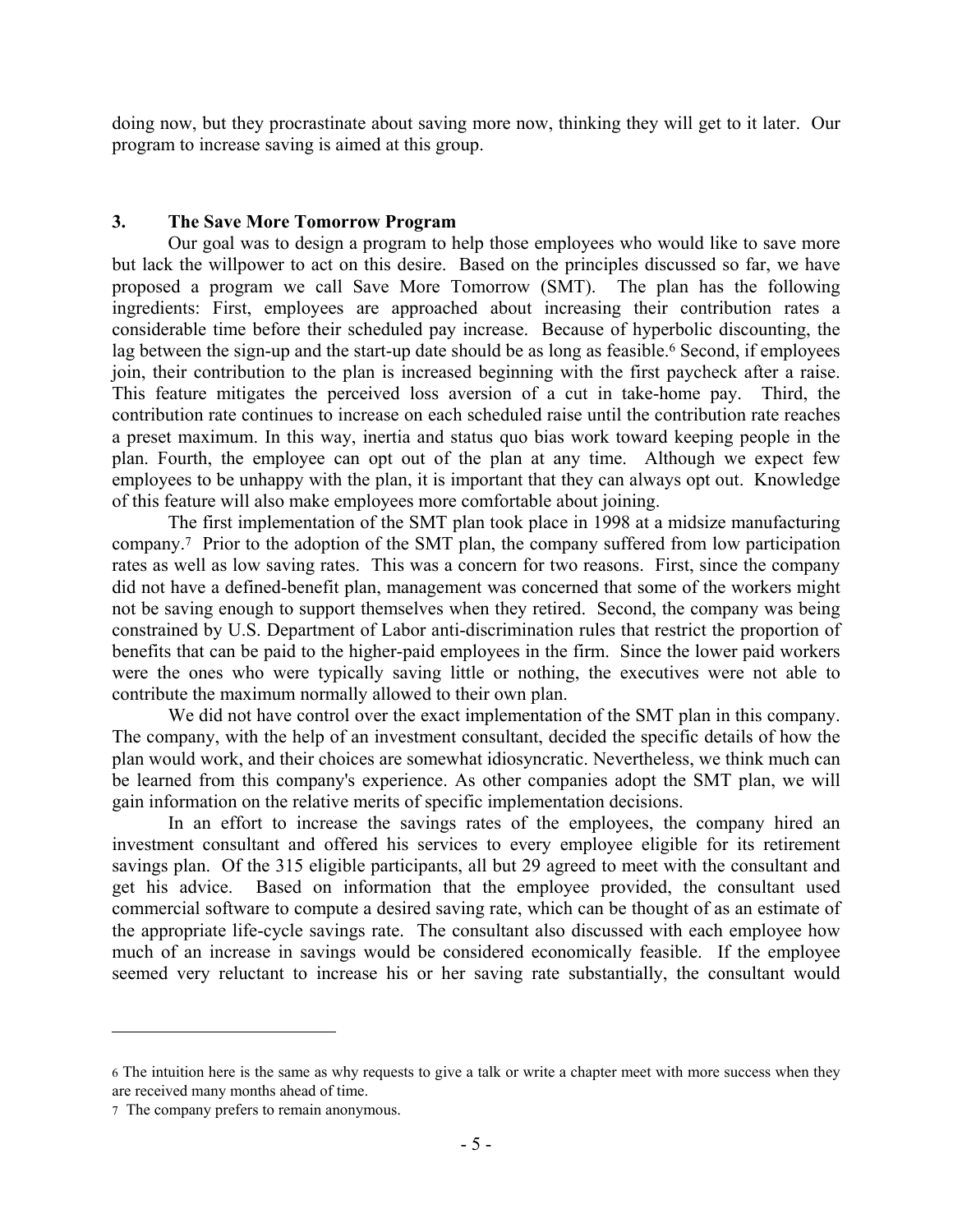constrain the program to increase the saving contribution by no more than 5 percent.[8](#page-7-0) The consultant justified his decision not to go with the advice from the program mechanically as follows: "In most cases with rank and file workers, the computer program calculates that workers contribute the maximum [allowed by the IRS and the plan rules] and makes that recommendation. As a practical matter, when the average worker receives this recommendation from the computer program or the "financial planner," s/he shuts down and does nothing. So in all cases, after we reviewed their current plan but before I hit the 'Get Advice' button, I would discuss willingness to save with each participant. As you can imagine, the majority of workers live paycheck to paycheck and can barely make ends meet, and they tell you that immediately.

… If a participant indicated a willingness to immediately increase their deferral level by more than 5 percent, I hit the 'Get Advice' button. Otherwise, I would constrain the advice proposed to an increase of no more than 5 percent."

Of the 286 employees who talked to the investment consultant, only 79 (28 percent) were willing to accept the consultant's advice, even with this adjustment to constrain some of the increases to 5 percent increase in their saving rates. For the rest of the participants, the planner offered a version of the SMT plan, proposing that they increase their saving rates by 3 percentage points a year starting with the next pay increase. This was quite aggressive advice, since pay increases were barely more than this amount (averaging 3.25 percent for hourly employees and 3.47 percent for salaried employees). The pay increases were scheduled to occur roughly three months from the time the advice was being given. With the 3 percent a year increases, employees would typically reach the maximum tax deferred contribution within four years.

Even with this aggressive strategy of increasing saving rates, the SMT plan proved to be extremely popular with the participants. Of the 207 participants who were unwilling to accept the saving rate proposed by the investment consultant, 162 (78 percent) agreed to join the SMT plan. More importantly, the majority of these participants did not change their mind once the savings increases took place. Only 4 participants (2 percent) dropped out of the plan prior to the second pay raise, with 29 more (18 percent) dropping out between the second and third pay raises. [9](#page-7-1) Hence, the vast majority of the participants (80 percent) have remained in the plan through three pay raises. Furthermore, even those who withdrew from the plan did not reduce their contribution rates to the original levels; they merely stopped the future increases from taking place. So, even these workers are saving significantly more than they were before joining the plan. Table 1 provides data on participation in the plan.

## [Insert Table 1 About Here]

The impact of the SMT plan on saving is shown in Table 2. All data refer only to those employees who have remained with the company for the entire period of study. When the investment consultant was introduced, overall saving in the plan was 4.4 percent. The employees who did not want to talk to the investment consultant were saving more than the average, 6.6 percent. The group that accepted the advice of the consultant started at exactly the

 $\overline{a}$ 

<span id="page-7-0"></span><sup>8</sup> Here and elsewhere, when we mention an increase in the saving rate by some percentage amount we are referring to an increase of percentage points, e.g., from a 2% saving rate to a 7% saving rate.

<span id="page-7-1"></span><sup>9</sup> Interestingly, most of the employees who dropped out between the second and third pay increases worked for a single supervisor who apparently disapproved of the SMT plan.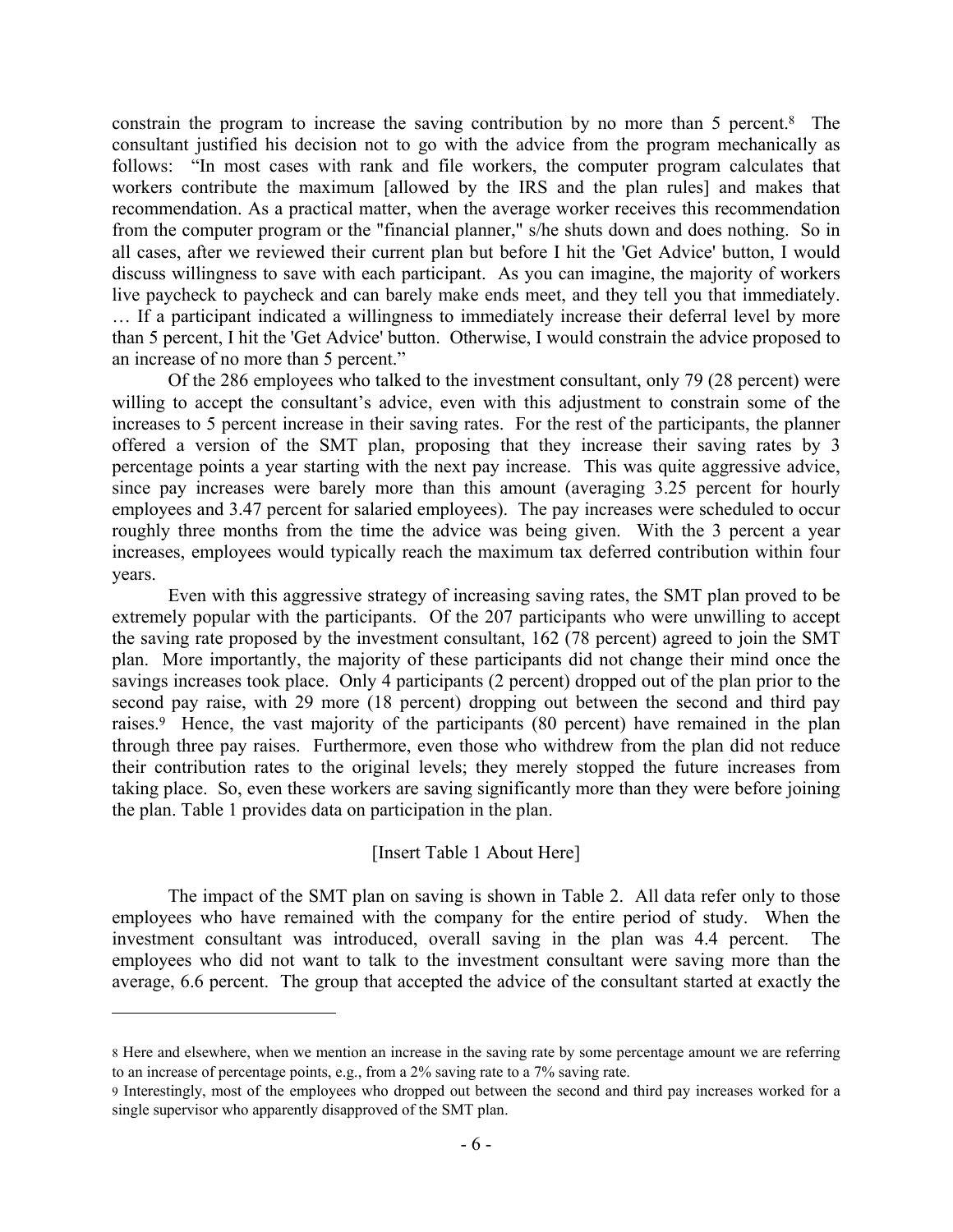group average, 4.4 percent, which was raised to 9.1 percent. At the end of our data collection period, that had slipped slightly to 8.7 percent**.** Those who were unwilling to accept the advice were, not surprisingly, starting from a lower base of 3.5 percent and, so, would find the advice harder to adopt. Once they got their first pay raise, however, their saving rate jumped to 6.5 percent, and after their second and third pay raises it was up to 9.4 percent and 11.6 percent, respectively. In fact, those participating in the SMT plan ended up with a higher saving rate than those who accepted the consultant's recommendation.

#### [Insert Table 2 About Here]

Of course, the implementation of the SMT plan was not conducted as an experiment with random assignment to conditions. Participants selected themselves into the SMT plan. In other circumstances, one might worry that the observed increase in savings rates might be attributable to some unmeasured "taste for savings" in the households that join the SMT plan, however, this worry seems inappropriate here on two counts. First, the SMT participants had been saving very little before joining the plan, so one would have to believe that their taste for saving was newly acquired. Second, recall that the SMT plan was only offered to those employees who were unwilling to increase their savings rate immediately by 5 percent. So, if anything, the group that accepted the consultant's advice would appear to have a greater taste for saving than those in the SMT plan.

The design of our study also rules out another potential explanation for our results based on information. Since the employees met with the investment consultant, it is true that they received useful information about proper savings rates and this information could sensibly affect their savings rates. However, all the employees that agreed to meet with the consultant received this information, including those who accepted the consultant's advice to increase their savings rate immediately. We find it difficult to construct an information-based explanation for the subsequent increases in savings rates for those enrolled in the SMT plan.

### **4. How Successful Is SMT as a Prescriptive Device?**

Obviously, the SMT plan has a dramatic effect on saving rates. Those who joined the plan more than tripled their saving rates in 28 months. This raises the question of what effect SMT has on savings adequacy. Is this increase enough to make a substantial difference in the standard of living the participants will have in retirement? If so, is it possible that we have been "too successful" and have somehow duped the participants into saving too much. This section offers some information on these important questions.

We do not have demographic or financial information about the employees in our study, so we need to make some assumptions about their household financial situation in order to calculate the likely effects of joining the SMT plan. We make calculations for workers who join the plan at age 25, 35, 45, or 55, for three different annual incomes: \$25,000, \$50,000 and \$75,000. We estimate beginning 401(k) account balances, using data from Hewitt Associates, of some of the larger 401(k) plans they administer. In particular, we calculate the account balances of people of a similar age, income, and saving rates. To avoid the issue of multiple 401(k) accounts per individual, we select only those who remained with the same employer through their career. As to savings and investment choices, we assume employees are saving 4 percent in the 401(k) plan when they join the SMT plan, which increases to 12 percent. We also assume that the employer matches employee contributions at a 50 percent rate on the first 6 percent of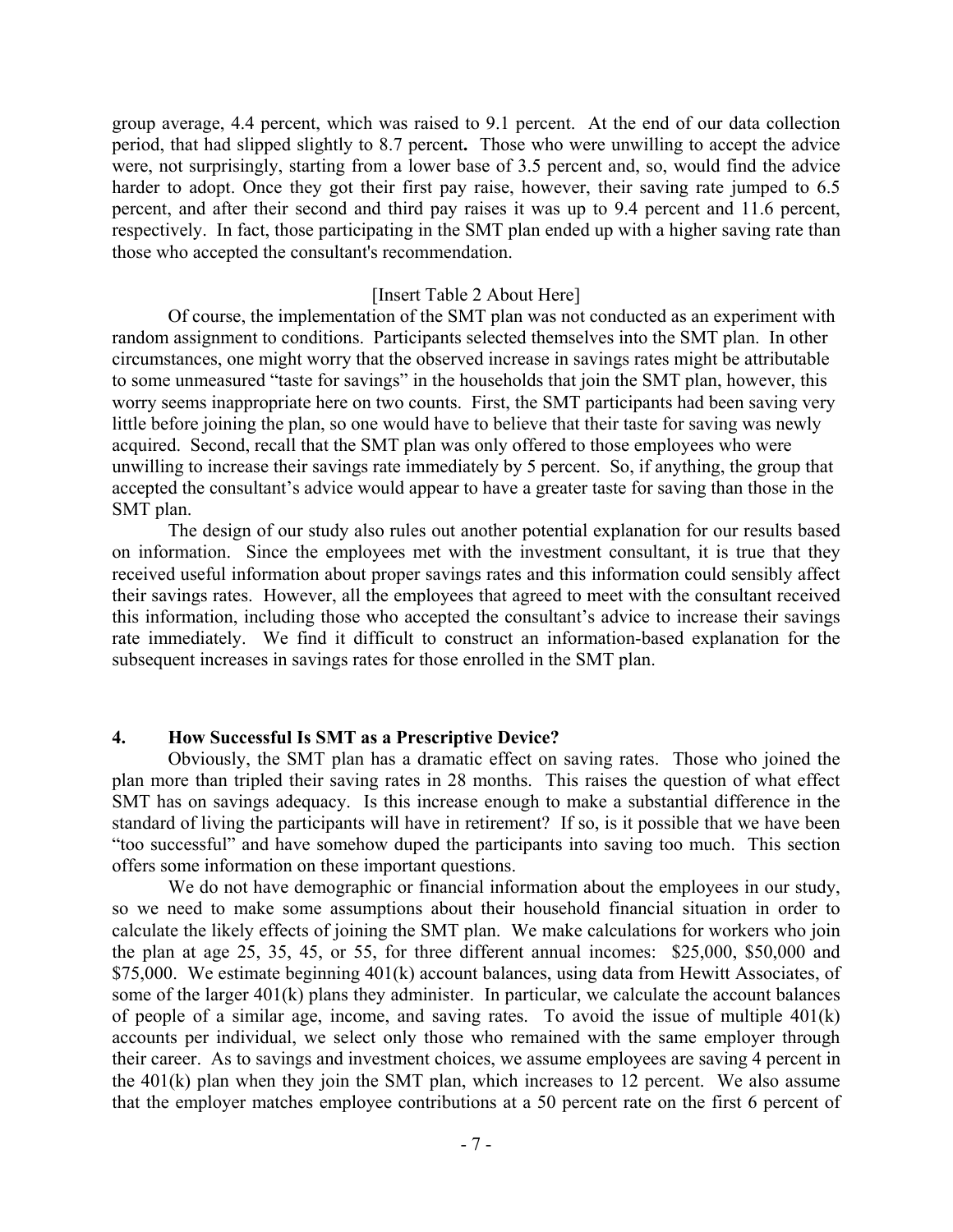employee contributions (as was true in the firm we studied). For other financial assets we assume that non-401(k) employee savings are half the existing balance in the 401(k) account, based on data from John Hancock Financial Services (1999). Finally, we assume that employees choose a portfolio mix of 60 percent stocks and 40 percent bonds. The particular company in our study does not sponsor a defined-benefit pension, so we assumed no pension benefits. Last, we assumed the statutory benefits from Social Security. When these data are entered into Financial Engines, the software provides several points on a probability distribution of retirement income, as shown in Table 3. We report the  $50<sup>th</sup>$  percentile of this distribution.

### [Insert Table 3 About Here]

Table 3 reports retirement income replacement rates, that is, the ratio of retirement income to pre-retirement income. There is not a consensus among economists on the appropriate replacement rate (see Bernheim (1993), Boskin and Shoven (1987), and Gustman and Steinmeier (1998) for discussions of this issue), but roughly speaking replacement rates near 100 percent seem adequate while numbers below 70 percent many consider to be too low.<sup>10</sup> Panel A shows the expected income replacement rates for our employees before they join the SMT plan, all of which are 60 percent or less. Replacement rates are highest for the \$25,000 income category because social security offers substantial replacement at that level. Panel B shows that replacement income rates are considerably higher with the SMT plan, especially for those joining the plan when young. Obviously, increasing the savings rate is less effective when starting at 55 than at 25. Still, expected replacement rates are never above 100%, so there does not appear to be a problem that we have induced people to save too much. Furthermore, if the stock market returns are exceptionally high, workers can always reduce savings rates as they approach retirement and have a better idea of what their retirement income will be.

## **5. The Potential Effect of SMT on the US Personal Savings Rate**

 $\overline{a}$ 

The first implementation of the SMT program was extremely successful, and we have shown that the SMT program can be an effective way of increasing the savings rates of some employees. It is natural to ask what effect the program might have on personal savings in the U.S. if the program were adopted widely. In this section, we explore the potential effect of the SMT program on other retirement saving plans by using data from Hewitt Associates. The data set includes demographic and account balance information on the participants in 15 large companies, covering a total of 539,516 employees. Based on comparisons with data from Fidelity (2001) and John Hancock Financial Services (1999), two other large 401(k) service providers, we believe our sample is representative at least of employees of large companies. Consequently, we think it can serve as a basis for some rough estimates on the potential contribution SMT can make in increasing employee savings rates.

<span id="page-9-0"></span><sup>10</sup> One might think that a 100 percent replacement rate would be too high, suggesting very that agents are very patient. However, survey evidence suggests that households desire an increasing consumption profile, even if interest rates are very low. Laibson (1999) offers a cogent discussion of this issue, and also reports that economists also prefer rising profiles for themselves. If agents want a rising profile then even a 100 percent replacement rate may be too low.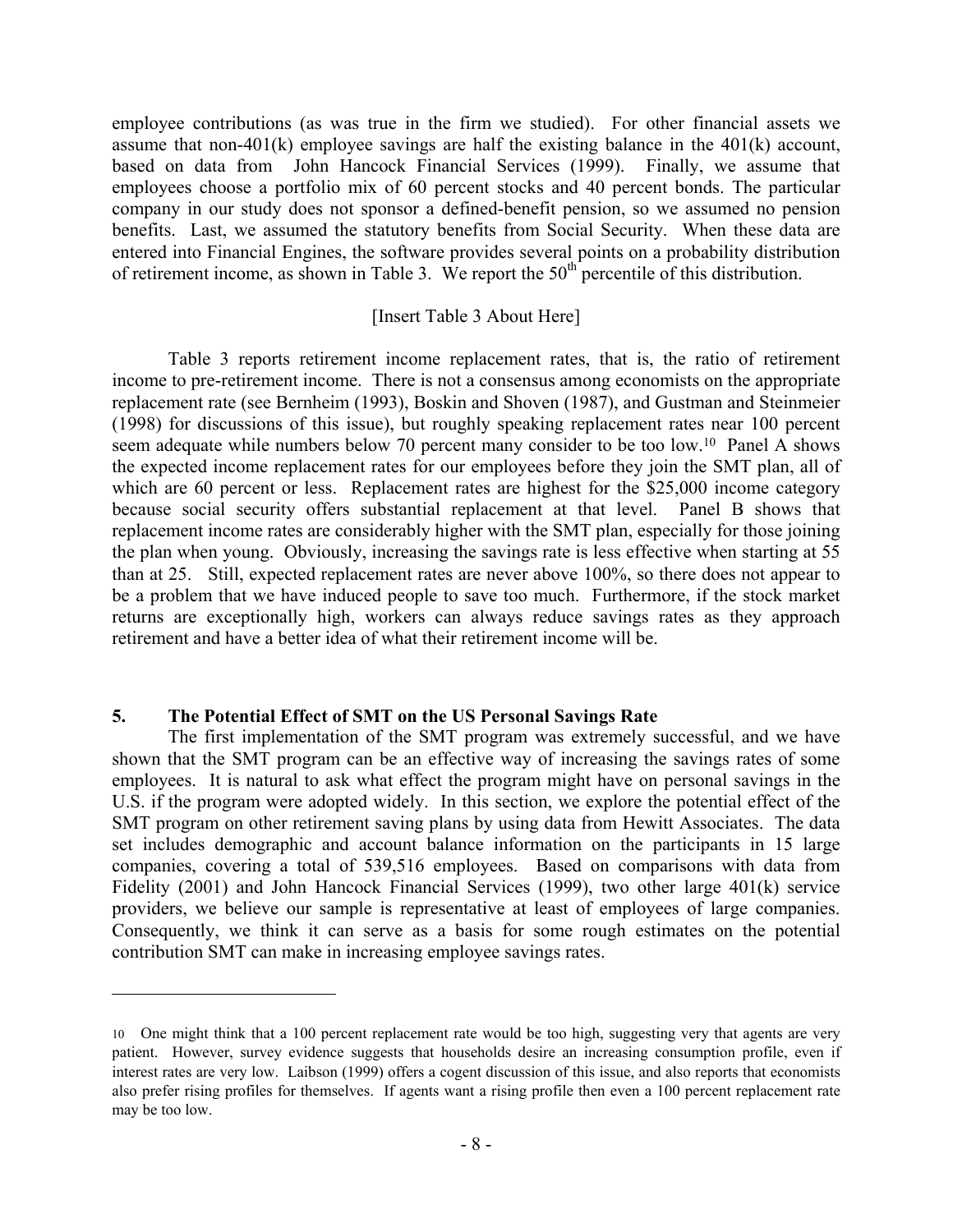We have made projections on three different hypothetical implementation strategies. For all three plans we assume that the saving rate is set to increase by either 1, 2, or 3 percent per year, and we assume that 5 percent of people drop out of the program each year, leaving their savings rate at the level they had obtained up to that point. The differences in the assumptions are based on the assumed success rates of getting employees to enroll. Plan A is based on the actual plan discussed above, which used one-on-one interactions with a financial consultant. Based on our experiences, we assume that 80 percent of those who are currently participating in the savings program will join the SMT plan, and half of those who are not enrolled will join.

Plan B is based on the assumption that the SMT plan is only marketed to employees with a direct mail campaign rather than personal contact. This approach is much less costly but is also less effective in reaching potential enrollees. Based on a recent experience we have had using this method in another company, we project 20 percent enrollment rates for those currently in the savings plan and 10 percent for those who are not currently saving anything.

Plan C is to combine the SMT program with automatic enrollment. Employees would be enrolled in the SMT plan unless they opted out. Based on our experience and those of Madrian and Shea (1999) and Choi et al (2001b), for Plan C we estimate that 90 percent of the employees would join the program. The saving rates we report are weighted by income, and they are averaged across all employees (whether or not they are saving). Hence, the reported rates represent the average savings per dollar of income. [11](#page-10-0)

#### [Insert Table 4 About Here]

The results of our projections are displayed in Table 4. As of year-end 2000, the saving rate in the Hewitt sample averaged 5.0 percent, less than a third of the allowable IRS deferrals, which averaged 17.7 percent for our sample.<sup>12</sup> This means that there is considerable opportunity for the SMT program to increase the saving rate. With Plan A, using one-on-one interaction with a financial consultant, the SMT program could boost the saving rate from 5.0 percent to 9.7 percent within five years (see Panel A). Switching to the cheaper method of one-shot mailing, the effects are much smaller (see Panel B). For instance, over the course of five years, the saving rate would increase from 5.0 percent to 6.1 percent. But if employees were automatically enrolled in the program, as in Plan C, the average saving rate is projected to increase from 5.0 percent to 10.9 percent within five years (see Panel C).

How large is the potential increase in saving rates? In terms of dollars, we calculate that each one-percentage-point increase in the employee saving rate would translate into \$250 million of additional annual contributions for the Hewitt sample. Extrapolating from our sample of half a million individuals to the universe of 50-60 million individuals with access to 401(k) plans, we estimate roughly \$25 billion of additional annual contributions for each 1 percent increase, so if a 5 percent increase were obtained, this would increase personal saving by \$125 billion per year. Percentage-wise, this would amount to 1.5 percent of disposable personal income (Bureau of Economic Analysis, 2000). Since the current personal savings rate is hovering near zero, this is

1

<span id="page-10-0"></span><sup>11</sup> For simplicity, our calculations exclude the effects of employer contributions and employee turnover. On one hand, employer contributions will probably increase the effect of the SMT program, because increased employee contributions will often trigger higher employer contributions. On the other hand, employee turnover is likely to decrease the effect of the SMT program.

<span id="page-10-1"></span><sup>12</sup> The IRS limit for the year 2000 was the lower of \$10,500 and 25 percent of income.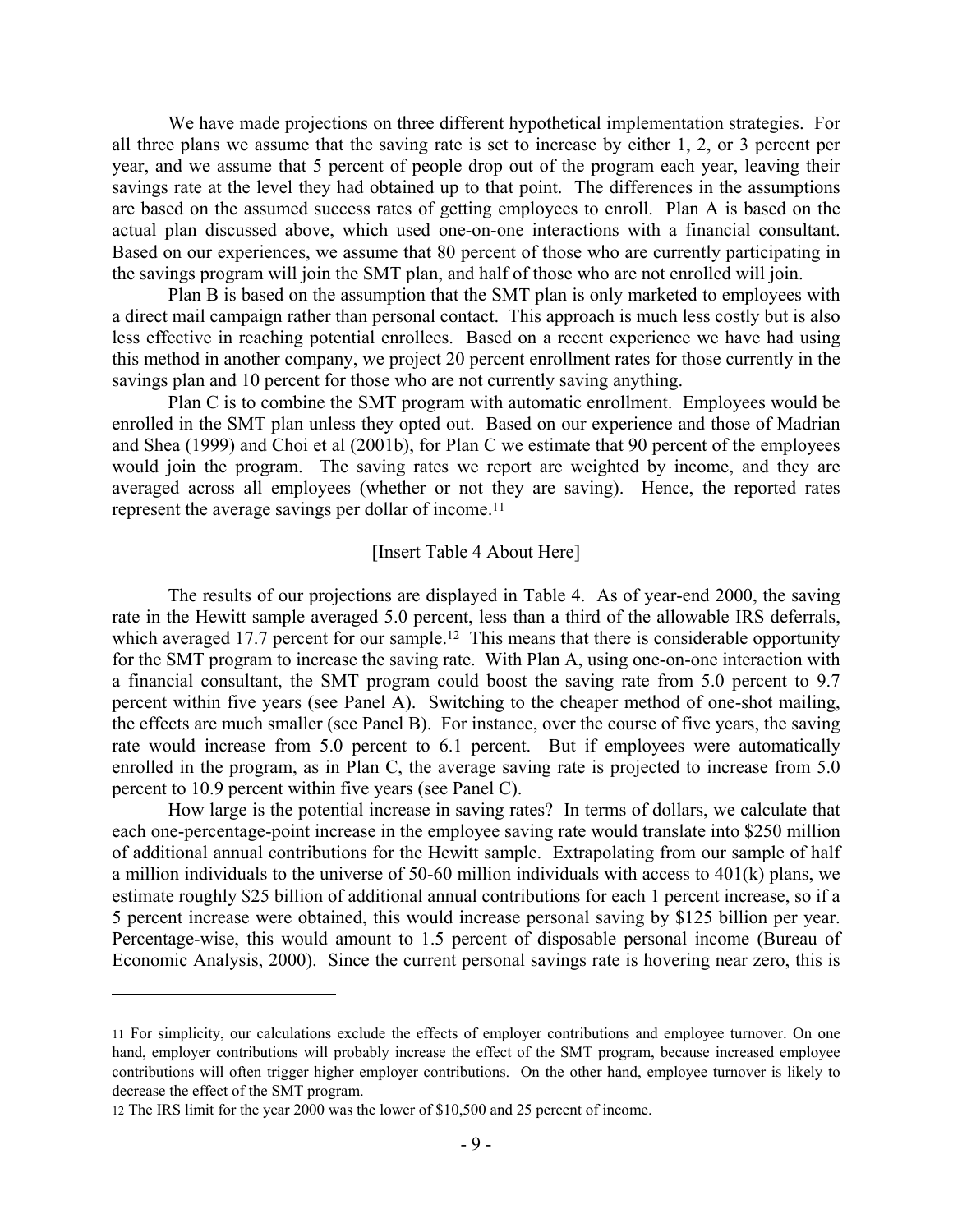a substantial increase. Furthermore, unlike other approaches to increasing the employee saving rate, such as increasing the maximum allowable contribution, much of the gains from the SMT program come from those who are saving little or nothing now. This means that the increase can be presumed to be virtually all "new" savings as opposed to substitution from other (possibly taxable) forms.

## **6. Conclusions**

The initial experience with the SMT plan has been remarkably successful. Most of the people who were offered the plan elected to use it. Furthermore, the majority of the people who joined the SMT plan stick with it. Consequently, SMT participants more than tripled their saving rates. Of course, the reason why the SMT plan works so well is that inertia is so powerful. Once people enroll in the plan, few will ever get around to opting out. The SMT plan takes precisely the same behavioral tendency that induces people to postpone saving indefinitely (i.e., procrastination and inertia) and puts it to use. As the consultant has pointed out to us, there is an argument for offering the SMT plan to all participants, even those who would have been willing to make their initial savings increase more than the first step of the SMT plan (here 3 percent). Since even these eager savers never got around to changing their savings allocations again the following year, the SMT plan participants were already saving more after just 16 months (see Table 2).

One objection we sometimes hear about both the SMT plan and automatic enrollment is that they amount to some kind of sneaky paternalism. We think such criticism is misplaced. Notice that no one is being forced to do anything here. The whole point of choosing a default rule rather than a mandatory rule is to give people choices. As to the choice of the specific default rule, there is no avoiding having some default rule. Policy makers always have to choose what happens to people who fail to make a choice. Making the default the one that the policy makers believe is the one most people would choose upon reflection is intended to be helpful. For example, such a choice about the default option is involved when an employee is allowed by law to elect to make some payroll deduction (e.g., parking or health insurance) on a pretax basis. If most employees choose to do this, and it is an option for everyone, then courteous employers make this the default, not to be intrusive but to help absent-minded employees, who may foget to return the correct form and therefore lose the benefit. Similarly, we do not think that automatic enrollment is intrusive, and the SMT plan as implemented in this case study is even less intrusive since it required the worker to actively join the plan. Of course, the SMT plan works precisely because the default rule is to stay in the plan once having joined. And although one might argue that workers enrolled in the SMT plan will end up saving more than they will need, our calculations indicate that this is probably not the case.

Finally, we hope this study serves as a valid reply to two frequent critiques of behavioral economics: the reliance on laboratory studies using modest stakes; and the ex-post explanation of anomalous facts drawing on what is alleged to be an limitless store of potential behavioral explanations. Here, we have used behavioral principles to design a plan to increase savings rates and tested the idea in the real world.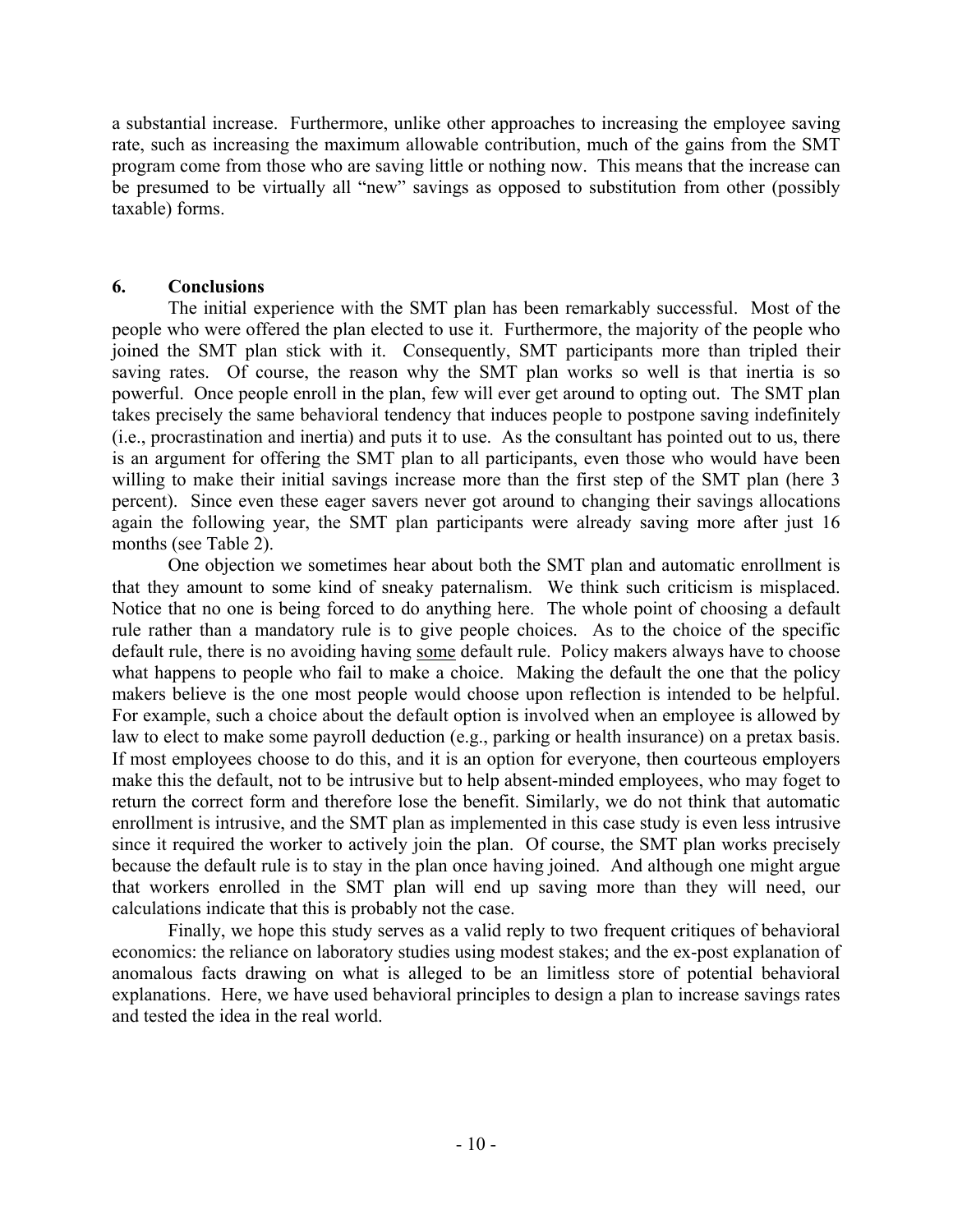#### **References**

- Ainslie, G., 1975, Specious Reward: A Behavioral Theory of Impulsiveness and Impulse Control,' *Psychological Bulletin* 82.4, 463-496.
- Ameriks, J., and S. Zeldes, 2000, How do Household Portfolio Shares Vary with Age? working paper, Columbia University.
- Bernheim, B. D., 1993, *Is the Baby Boom Generation Preparing Adequately for Retirement?*  Merrill Lynch & Co.
- Bernheim B. D., D. M. Garrett, and D. M. Maki, 1997, Education and Saving: The Long-Term Effects of High School Financial Curriculum Mandates, NBER Working Paper No. W6085.
- Boskin, M. J., and J. Shoven, 1987, Concepts and Measures of Earnings Replacement Rates During Retirement. In Bodie, Z., J. Shoven, and D. Wise, editors, *Pensions and Retirement in the United States.* Chicago: University of Chicago Press for NBER. 113- 141.
- Bureau of Economic Analysis, 2000, Data from the National Income and Product Accounts: Personal Income and its Disposition, [http://www.bea.doc.gov/briefrm/tables/ebr6.htm.](http://www.bea.doc.gov/briefrm/tables/ebr6.htm)
- Choi, D, D. Laibson, B. Madrian, and A. Metrick, 2001, For Better or For Worse: Default Effects and 401(k) Savings Behavior. Forthcoming in D. Wise ed. *Frontiers in the Economics of Aging*, NBER, 2001.
- Choi, D, D. Laibson, and A. Metrick, 2001, Does the Internet Increase Trading? Evidence from Investor Behavior in 401(k) Plans, NBER Working Paper #7878.
- Farkus, S. and J. Johnson, 1997, *Miles to Go: A Status Report on Americans Plans for Retirement*. New York: Public Agenda
- Fidelity Investments, 2001, A Report on Corporate Defined Contribution Plans.
- Gustman, A. L., and T. L. Steinmeir, 1998, Effects of Pensions on Savings: Analysis with Data from the Health and Retirement Study, NBER Working Paper 6681.
- John Hancock Financial Services, 1999, The sixth defined contribution plan survey.
- Kahneman, D., J. L. Knetsch, and R. H. Thaler, 1990, Experimental Tests of the Endowment Effect and the Coase Theorem, *Journal of Political Economy* 98.6, 1325-1348.

\_\_\_\_\_\_\_\_\_\_\_\_\_\_\_\_\_\_\_\_\_\_\_\_\_\_\_\_\_\_, 1986, Fairness as a Constraint on Profit Seeking, *American Economics Review* 76, 728-741.

- Laibson, D., 1997, Golden Eggs and Hyperbolic Discounting, *Quarterly Journal of Economics* 112, 443-477.
- Laibson, D. 1999, Discussion of Engen, Gale and Uccello, *Brookings Papers on Economic Activity*. 174-177.
- Loewenstein, G. and J. Elster (eds), 1992, Choice Over Time, New York: Russell Sage.
- Madrian, B. C., and D. Shea, 1999, The Power of Suggestion: An Analysis of 401(k) Participation and Saving Behavior, Working Paper, University of Chicago.
- O'Donoghue, T., and M. Rabin, 1999, Doing It Now or Later, *American Economic Review* 89.1, 103-124.
- O'Donoghue, T., and M. Rabin, 2001, *Quarterly Journal of Economics*, 116.1, 121-160.
- Raiffa, H. (1982), The Art and Science of Negotiation. (Harvard University Press: Cambridge MA)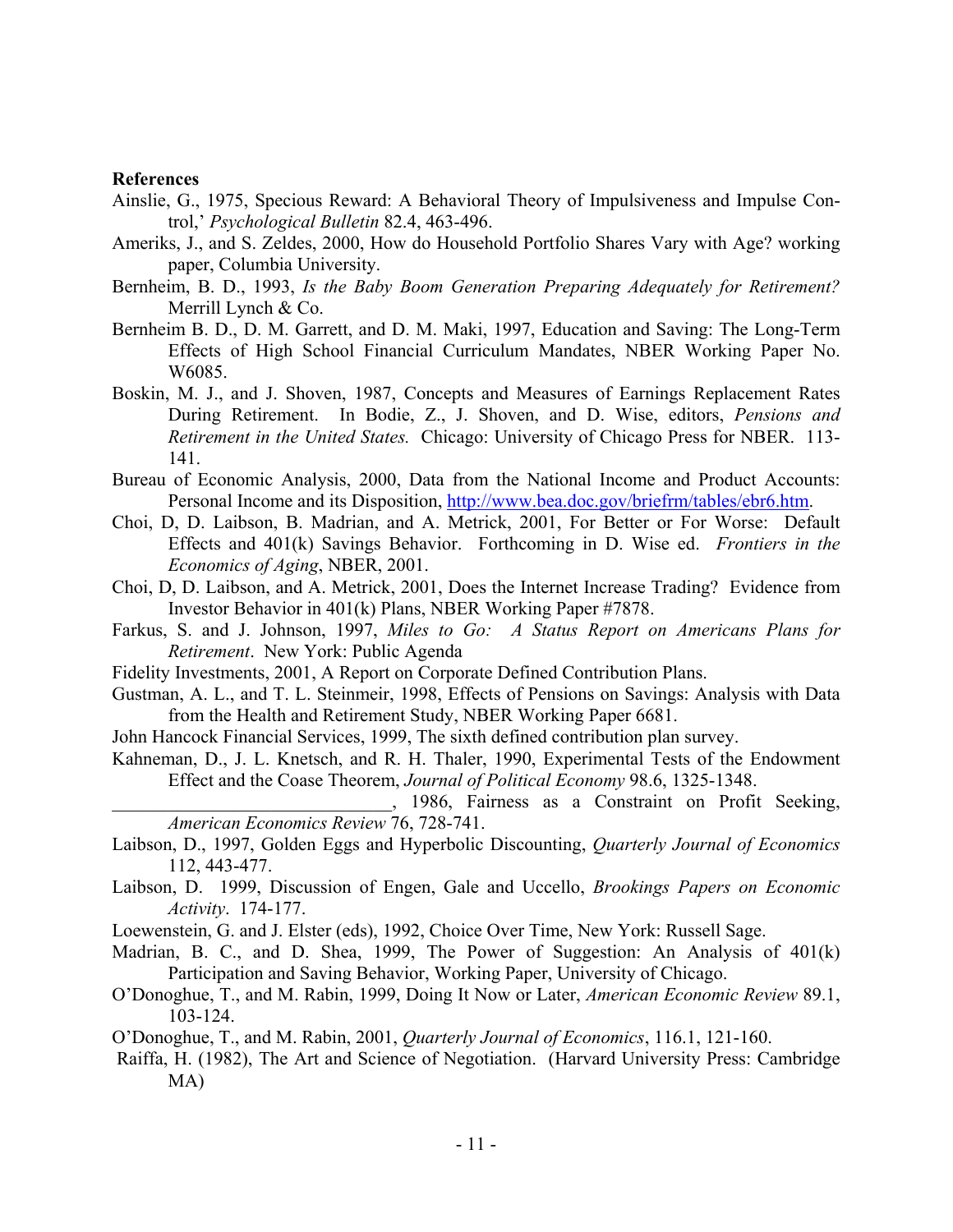- Samuelson, W., and R. J. Zeckhauser, 1988, Status Quo Bias in Decision Making, *Journal of Risk and Uncertainty* 1, 7-59.
- Shafir, E, P. Diamond and A. Tversky, 1997, Money Illusion, *Quarterly Journal of Economics* CXII (May), 341-374.
- Shefrin, H. M., and R. H. Thaler, 1988, The Behavioral Life-Cycle Hypothesis, *Economic Inquiry*, 26.4, 609-643.
- Strotz, R. H., 1955, Myopia and Inconsistency in Dynamic Utility Maximization, *Review of Economic Studie*s 23.3, 165-180.
- Thaler, R. H., 1981, Some Empirical Evidence on Dynamic Inconsistency," *Economic Letters* 8, 201-207.
- Thaler, R. H., and H. M. Shefrin, 1981, An Economic Theory of Self-Control, *Journal of Political Economy* 89, 392-410.
- Tversky, A., and D. Kahneman, 1992, Advances in Prospect Theory: Cumulative Representation of Uncertainty, *Journal of Risk and Uncertainty* 5, 297-323.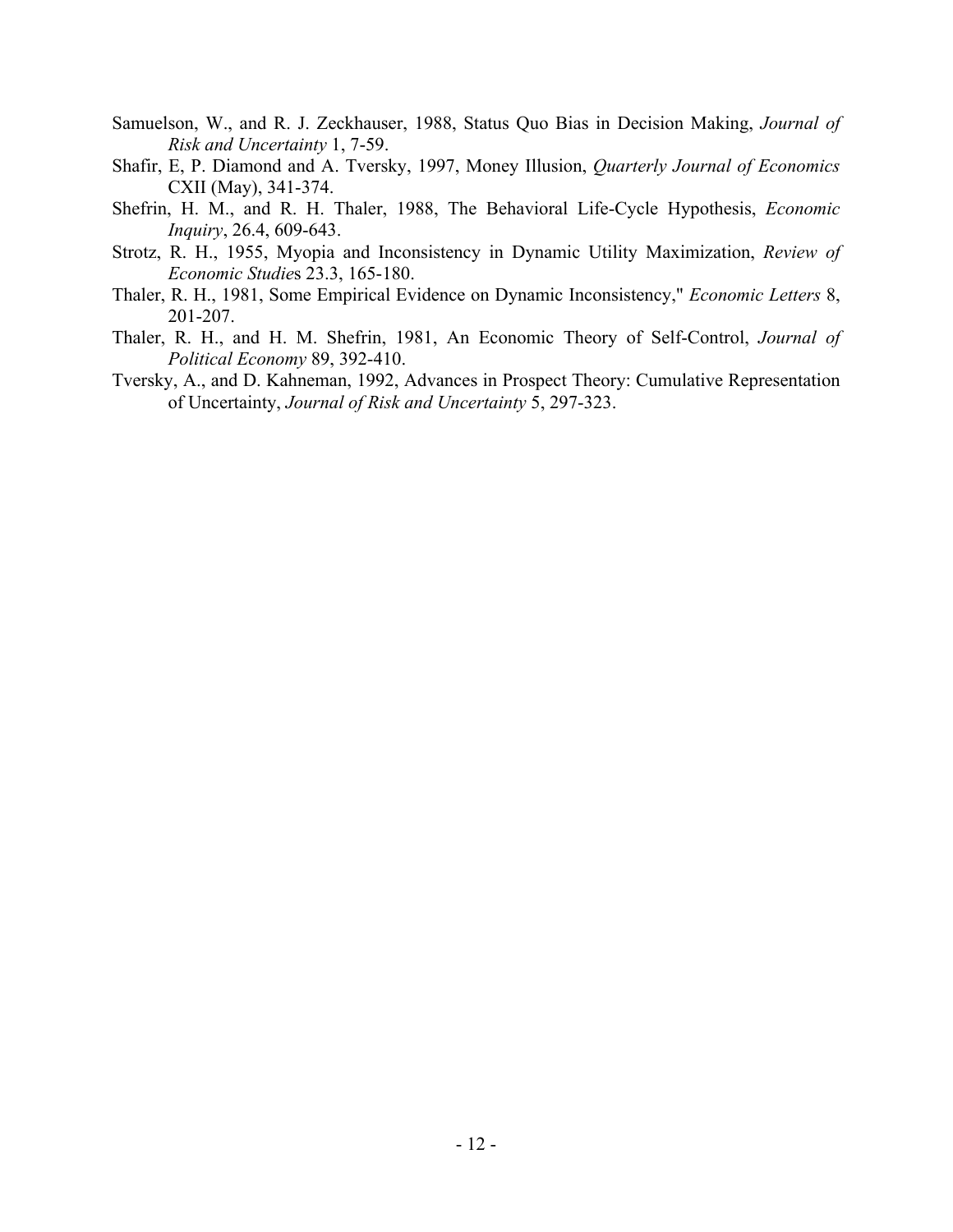## **Table 1 Participation Data**

| The number of plan participants prior to the adoption of the SMT plan                           |                |  |
|-------------------------------------------------------------------------------------------------|----------------|--|
| The number of plan participants who elected to receive a recommendation from the consultant     | 286            |  |
| The number of plan participants who implemented the consultant's recommended saving rate        | 79             |  |
| The number of plan participants who were offered the SMT plan as an alternative                 | 207            |  |
| The number of plan participants who accepted the SMT plan                                       | 162            |  |
| The number of plan participants who opted out of the SMT plan between $1st$ and $2nd$ pay raise | $\overline{4}$ |  |
| The number of plan participants who opted out of the SMT plan between $2nd$ and $3rd$ pay raise | 29             |  |
| Overall participation rate prior to the advice                                                  | 64%            |  |
| Overall participation rate shortly after the advice                                             | 81%            |  |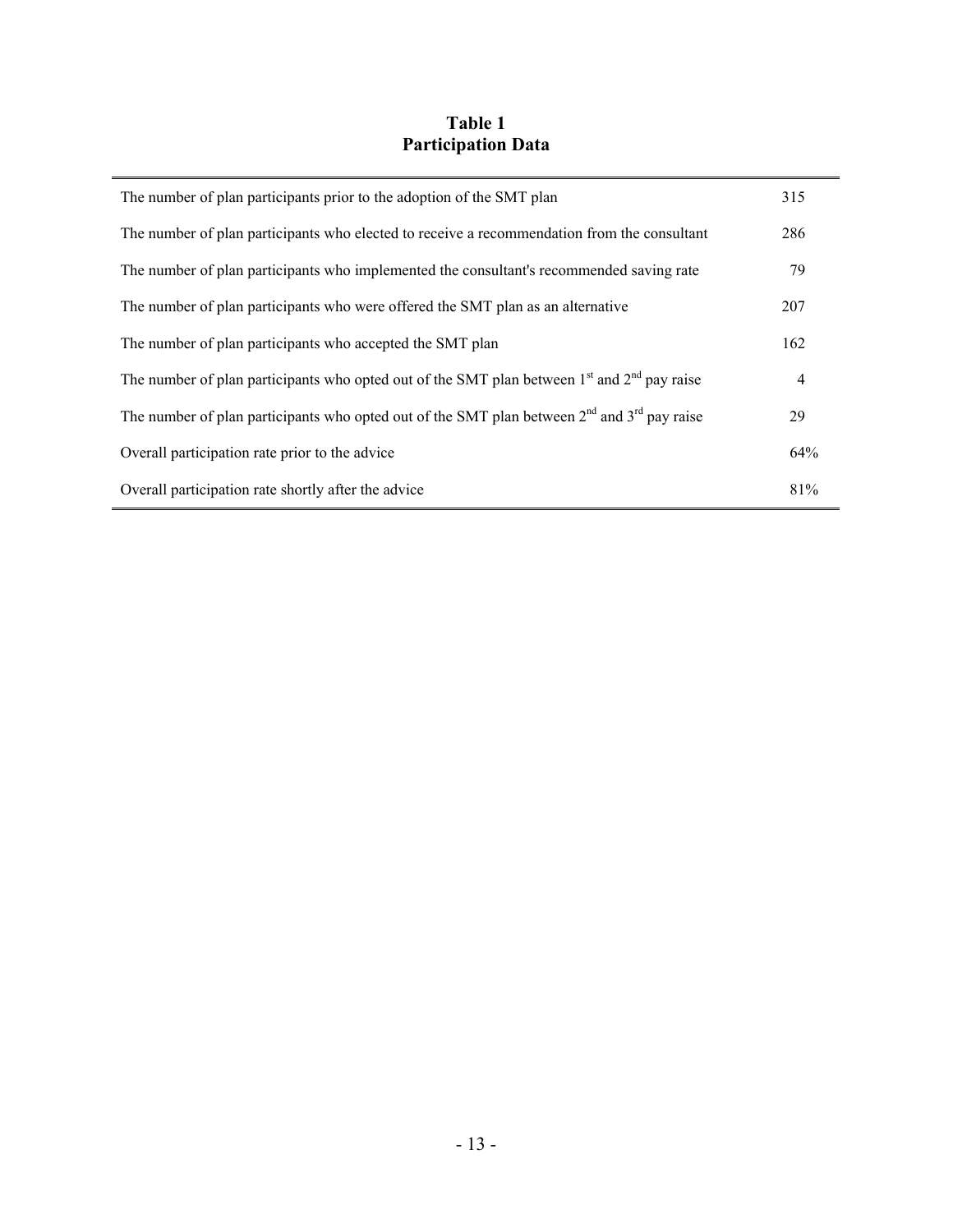|                           | Participants<br>who did not<br>contact the<br>financial<br>consultant | Participants<br>who accepted<br>the<br>consultant's<br>recommended<br>saving rate | Participants<br>who jointed<br>the SMT plan | Participants<br>who declined<br>the SMT plan | All     |
|---------------------------|-----------------------------------------------------------------------|-----------------------------------------------------------------------------------|---------------------------------------------|----------------------------------------------|---------|
| Number of participants    | 29                                                                    | 79                                                                                | 162                                         | 45                                           | 315     |
| Pre-advice                | 6.6%                                                                  | 4.4%                                                                              | 3.5%                                        | 6.1%                                         | 4.4%    |
| 1 <sup>st</sup> Pay Raise | 6.5%                                                                  | 9.1%                                                                              | 6.5%                                        | 6.3%                                         | 7.1%    |
| $2nd$ Pay Raise           | 6.8%                                                                  | 8.9%                                                                              | 9.4%                                        | 6.2%                                         | $8.6\%$ |
| 3 <sup>rd</sup> Pay Raise | 6.6%                                                                  | $8.7\%$                                                                           | 11.6%                                       | $6.1\%$                                      | 9.8%    |

**Table 2 Average Saving Rates** 

Participants were offered access to an investment consultant. Many of those contacting the consultant found the recommended saving rates too high, and they were offered the SMT plan as an alternative.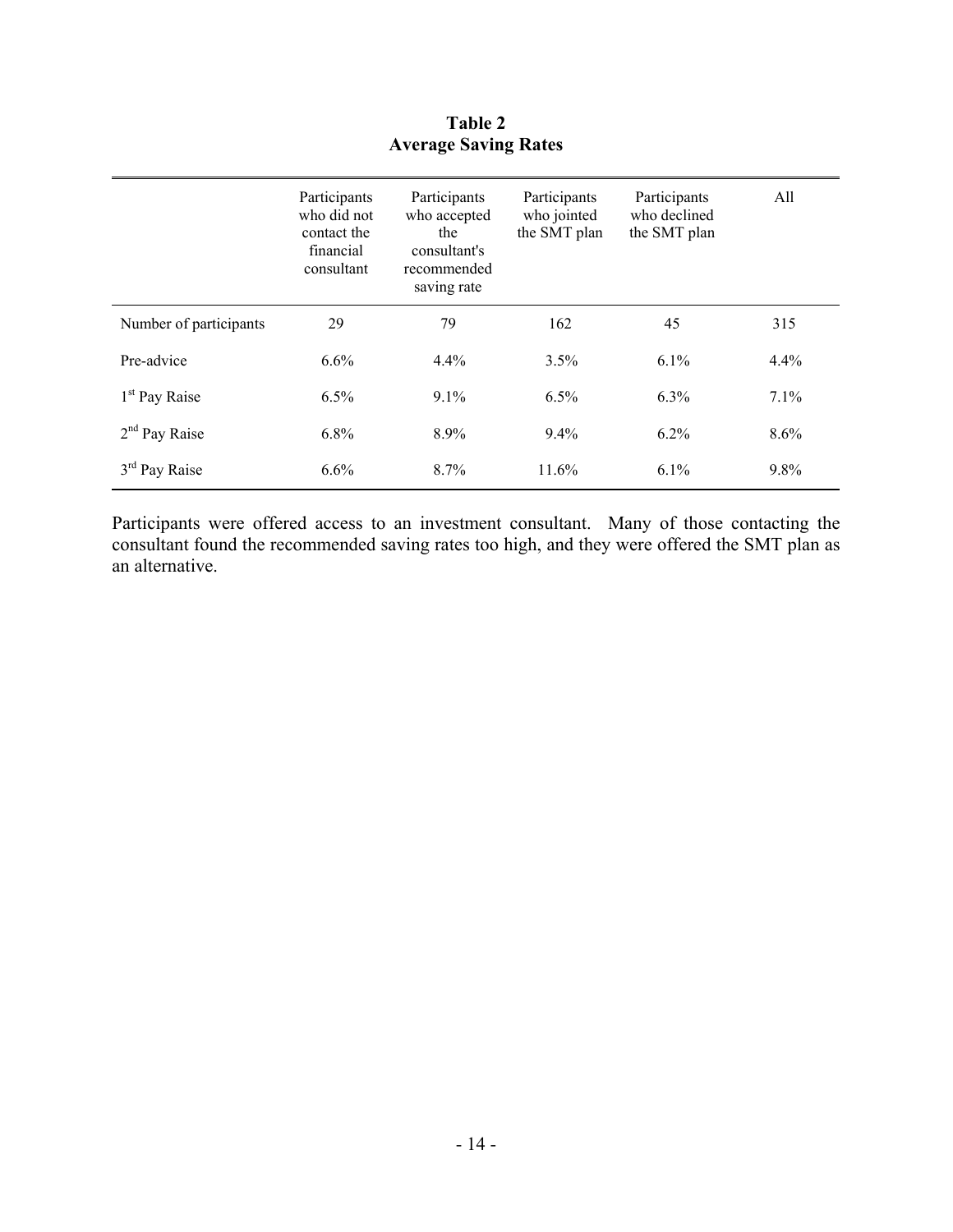|                   | Age    |        |     |     |  |  |
|-------------------|--------|--------|-----|-----|--|--|
| Income            | 25     | 35     | 45  | 55  |  |  |
| Panel A: Pre-SMT  |        |        |     |     |  |  |
| \$25,000          | 60%    | 58%    | 54% | 50% |  |  |
| \$50,000          | 51     | 50     | 50  | 52  |  |  |
| \$75,000          | 47     | 45     | 46  | 41  |  |  |
| Panel B: Post-SMT |        |        |     |     |  |  |
| \$25,000          | 93%    | $81\%$ | 68% | 56% |  |  |
| \$50,000          | 84     | 72     | 63  | 58  |  |  |
| \$75,000          | $80\,$ | 68     | 60  | 47  |  |  |

## **Table 3 Median Income Replacement Ratios**

The above table displays the median income replacement ratios for different age and income profiles, using investment advice software by Financial Engines. The projections are based on the following assumptions: no defined-benefit pension, statutory Social Security benefits, employee saving rate of four percent before SMT and 12 percent thereafter, employer match of fifty cents on the dollar up to six percent, portfolio mix of 60 percent stocks and 40 percent bonds, and retirement age of 65.